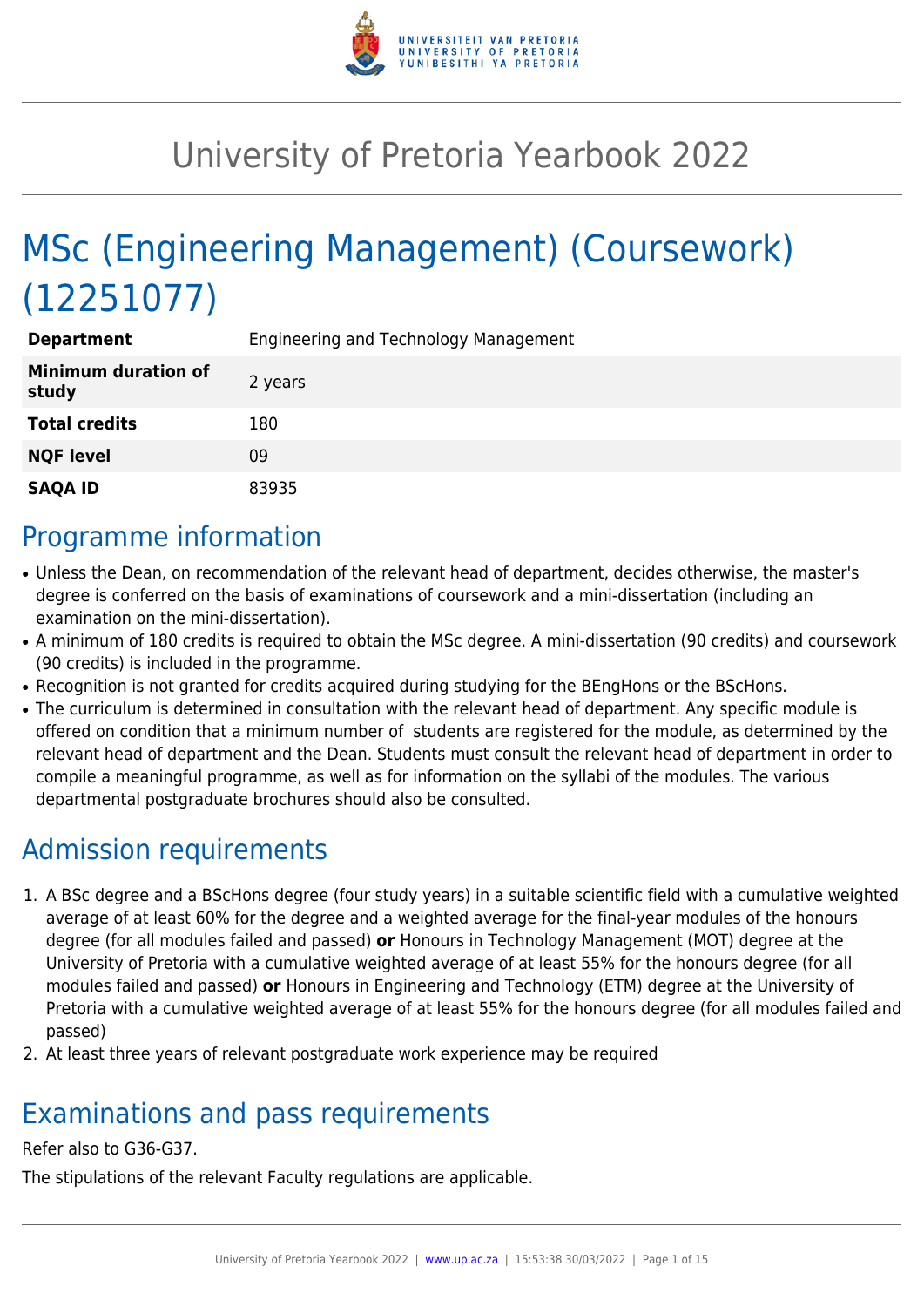

Guidelines for the preparation and examination of mini-dissertations are available from the department.

- i. The examination in each module for which a student is registered, takes place during the normal examination period after the conclusion of lectures (i.e. October/November or May/June).
- ii. A student registered for the master's degree must complete his or her studies within three years provided that the Dean, on recommendation of the relevant head of department, may approve a stipulated limited extension of this period.
- iii. A student must obtain at least 50% in an examination for each module where no semester or year mark is required. A module may only be repeated once.
- iv. In modules where semester or year marks are awarded, a minimum examination mark of 40% and a final mark of 50% is required.
- v. No supplementary or special examinations are granted at postgraduate level.

# Research information

Refer to G40.

A student must by means of a mini-dissertation prove that he or she is capable of planning, instituting and executing a scientific investigation. As part of the examination a student must submit an article and present at the final-year symposium. The article should be based on the research that the student has conducted for the mini-dissertation and be approved by the supervisor. Conferment of the degree may be made subject to compliance with the stipulations of this regulation.

# Pass with distinction

A student who completes the master's degree on grounds of coursework and a mini-dissertation, passes with distinction if a weighted average mark of at least 75% (not rounded) is obtained in the first 180 credits obtained for the degree provided that 90 of these credits are allocated to the mini-dissertation. However, the degree is not awarded with distinction should a student fail any of these modules (excluding modules which have been timeously discontinued). The degree is also not awarded with distinction if a student obtains less than 70% for the mini-dissertation. The degree must be completed within the prescribed study period.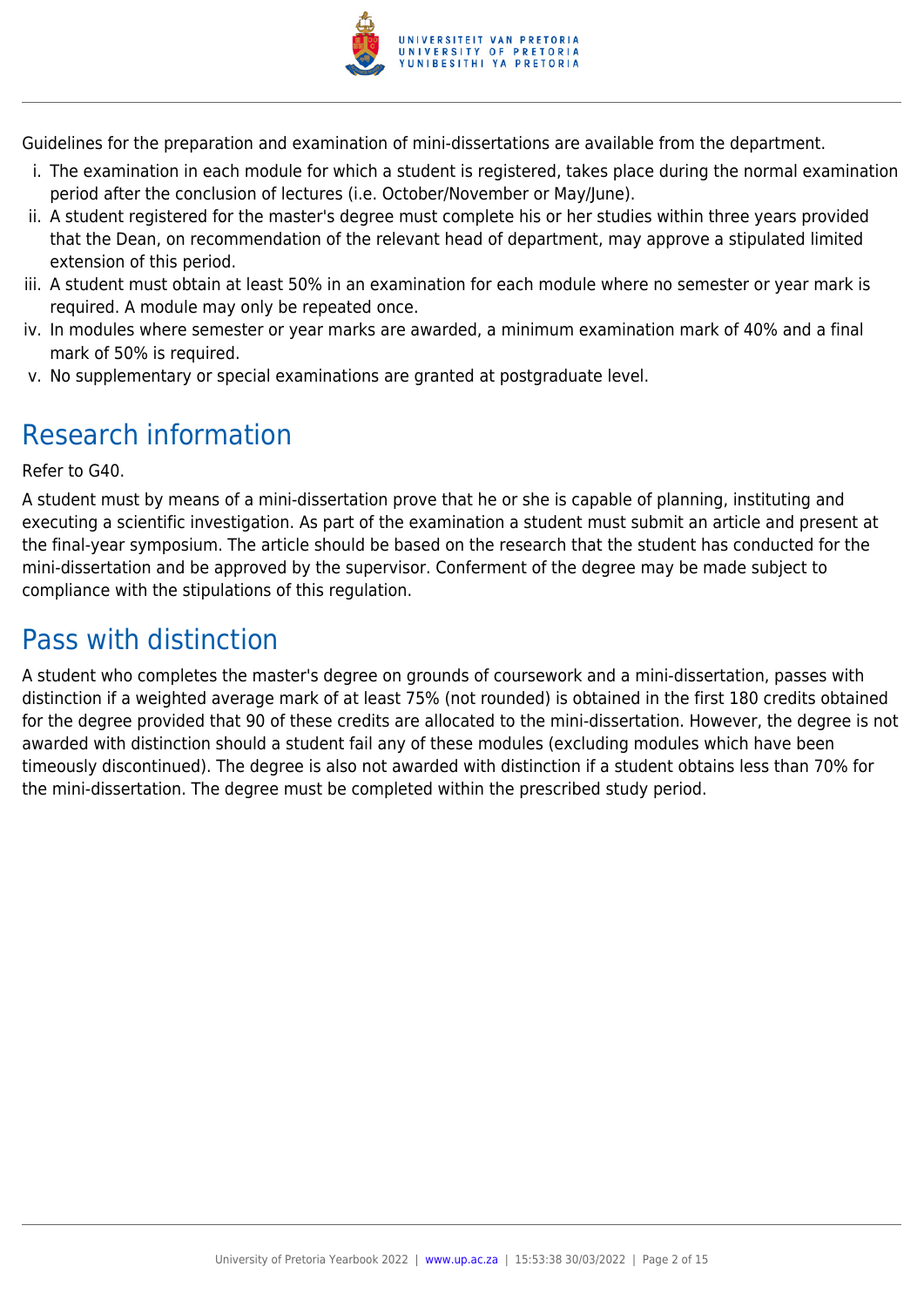

## Curriculum: Year 1

**Minimum credits: 180**

### **Core modules**

#### **Financial management 830 (FBS 830)**

| <b>Module credits</b><br>10.00                             |                                                                      |
|------------------------------------------------------------|----------------------------------------------------------------------|
| <b>NQF Level</b><br>09                                     |                                                                      |
| <b>Service modules</b>                                     | Faculty of Engineering, Built Environment and Information Technology |
| No prerequisites.<br><b>Prerequisites</b>                  |                                                                      |
| <b>Contact time</b>                                        | 20 contact hours per semester                                        |
| <b>Language of tuition</b>                                 | Module is presented in English                                       |
| <b>Financial Management</b><br><b>Department</b>           |                                                                      |
| <b>Period of presentation</b><br>Semester 1 and Semester 2 |                                                                      |

#### **Module content**

The aim of this module is to enhance engineering managers' understanding of Financial Management principles and its role in maximising the long term wealth of the shareholders and other stakeholders. Three major decisions are involved: Firstly, capital structure decisions relate to how long-term sources of finance such as debt and equity are combined in an optimal structure for the firm. Secondly, capital budgeting decisions relate to how these sources are optimally invested in for instance infrastructure and manufacturing assets. Thirdly, short-term decisions relate to the use of current assets and current liabilities in the best possible way. Engineering managers need to understand how the results of these three types of decisions are reflected in the financial statements of the firm. Financial principles are important in assessing the financial health of a firm, be it private or public, large or small, profit-seeking or not-for-profit. A thorough understanding of these principles and how they interact from a risk-return perspective is crucial to best serve the strategic goals of the firm.

#### **Engineering asset management and maintenance 801 (IAM 801)**

| <b>Module credits</b>         | 10.00                                 |
|-------------------------------|---------------------------------------|
| <b>NQF Level</b>              | 09                                    |
| <b>Prerequisites</b>          | No prerequisites.                     |
| <b>Contact time</b>           | 20 contact hours per semester         |
| <b>Language of tuition</b>    | Module is presented in English        |
| <b>Department</b>             | Engineering and Technology Management |
| <b>Period of presentation</b> | Semester 1 or Semester 2              |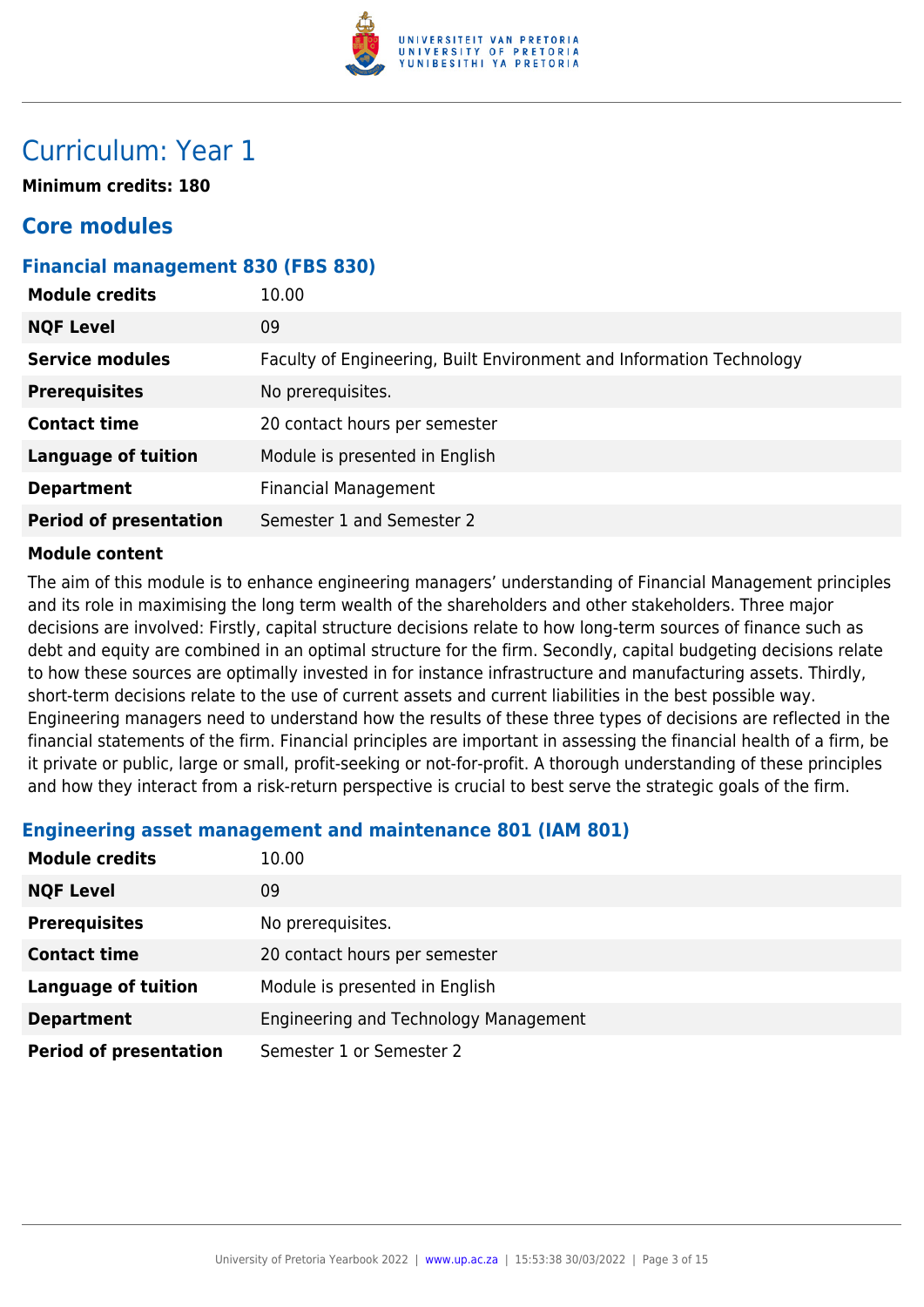

Since the beginning of human history, man has continued to engineer artefacts that provide the means to enhance the way we live, often by directly replacing humans in numerous laborious and dangerous tasks. These engineered assets range from indispensable and personalisable gadgets (e.g., mobile phone) and tools (e.g., notebook computer) to small and large scale cyber-physical systems, equipment, facilities, infrastructure, machinery, and industrial plant that are deployed in all aspects of human endeavour. The module emphasises the value doctrine as the basis for managing engineered assets. Thus, the focus is on the synergy between multidisciplinary knowledge areas in science, engineering and technology, as well as the application of crossdisciplinary skills in operations, maintenance, finance, logistics, human resources, inter alia, to achieve effective management of engineered assets that constitute our built environment. Candidates studying the module will be required to analyse case studies and to carry out practical exercises.

#### **Production and operations management 801 (IPP 801)**

| <b>Module credits</b>         | 10.00                                 |
|-------------------------------|---------------------------------------|
| <b>NQF Level</b>              | 09                                    |
| <b>Prerequisites</b>          | No prerequisites.                     |
| <b>Contact time</b>           | 20 contact hours per semester         |
| <b>Language of tuition</b>    | Module is presented in English        |
| <b>Department</b>             | Engineering and Technology Management |
| <b>Period of presentation</b> | Semester 1 or Semester 2              |

#### **Module content**

This module presents an integrated perspective on the central role of production and operations (manufacturing and services) within industrial enterprises and covers the spectrum of systems, products and services. Firstly, the module deals with the role of the production and operations function in the enterprise and its interaction with the other functions in the organisation, emphasising aspects like customer requirements, competitiveness and measurements. An overview of the different types of production/operations processes is also provided. Secondly, the basic elements within the POM environment are covered in detail and include day-to-day operations management decisions, master planning consisting of demand management, production and capacity planning and the master production schedule, in/outsourcing, scheduling and inventory reduction. TOC with its foundation as a continuous improvement management approach is central to the module. The aim is to supply the student with background knowledge to understand the principles of production and operations management applicable to all industries and types of organisations.

| <b>Module credits</b>         | 90.00                                 |
|-------------------------------|---------------------------------------|
| <b>NQF Level</b>              | 09                                    |
| <b>Prerequisites</b>          | No prerequisites.                     |
| <b>Language of tuition</b>    | Module is presented in English        |
| <b>Department</b>             | Engineering and Technology Management |
| <b>Period of presentation</b> | Year                                  |
|                               |                                       |

#### **Mini-dissertation 899 (ISC 899)**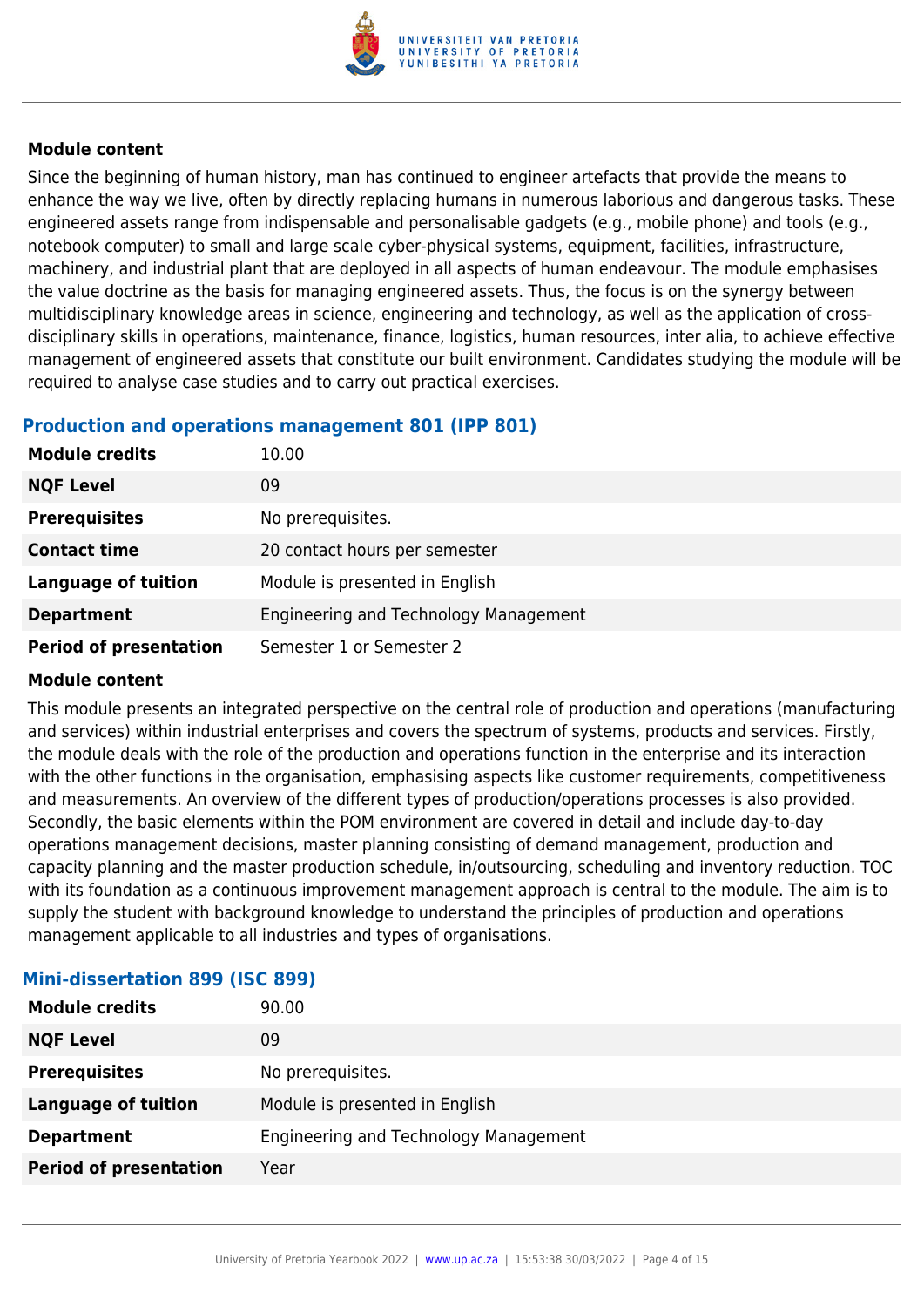

A research project on a topic of the student's choice from any of the modules offered by the Graduate School of Technology Management is done. The work takes place under the supervision of a study leader (project adviser). In addition to the satisfactory completion of the report itself, the student also has to prepare an article based on the project and present it at the final-year symposium held during November each year. Evaluation is based on the report content, article, as well as the presentation. A follow-up symposium is also held during May in the next year.

#### **Systems engineering and management 801 (ISE 801)**

| <b>Module credits</b>         | 10.00                                 |
|-------------------------------|---------------------------------------|
| <b>NQF Level</b>              | 09                                    |
| <b>Prerequisites</b>          | No prerequisites.                     |
| <b>Contact time</b>           | 20 contact hours per semester         |
| <b>Language of tuition</b>    | Module is presented in English        |
| <b>Department</b>             | Engineering and Technology Management |
| <b>Period of presentation</b> | Semester 1 or Semester 2              |

#### **Module content**

SE & M is discussed within the context of the technology-based enterprise. The first objective is to conceptualise and model a tech-based enterprise in terms of core business processes and the interaction amongst them. SE processes are hence defined and managed in the context of the project and organisation. The concepts of "system, project and process" are explained.

The design and development of the total system for the total system life-cycle, taking into account the requirements of all stakeholders, is the heart of SE. SE & M focuses on the management of the SE process and the establishment of a SE capability in the organisation.

All stakeholders and their requirements are identified, analysed, described and managed over time. The system life-cycle stages/phases and related system design processes are focused upon. A number of "specialty engineering topics", e.g. information and configuration management, life-cycle cost, quality of design, downstream "design to" requirements and logistics are touched on. The enabling role of SE within Engineering Management is emphasised.

#### **Strategic management 801 (ISM 801)**

| <b>Module credits</b>         | 10.00                                 |
|-------------------------------|---------------------------------------|
| <b>NQF Level</b>              | 09                                    |
| <b>Prerequisites</b>          | No prerequisites.                     |
| <b>Contact time</b>           | 20 contact hours per semester         |
| <b>Language of tuition</b>    | Module is presented in English        |
| <b>Department</b>             | Engineering and Technology Management |
| <b>Period of presentation</b> | Semester 1 or Semester 2              |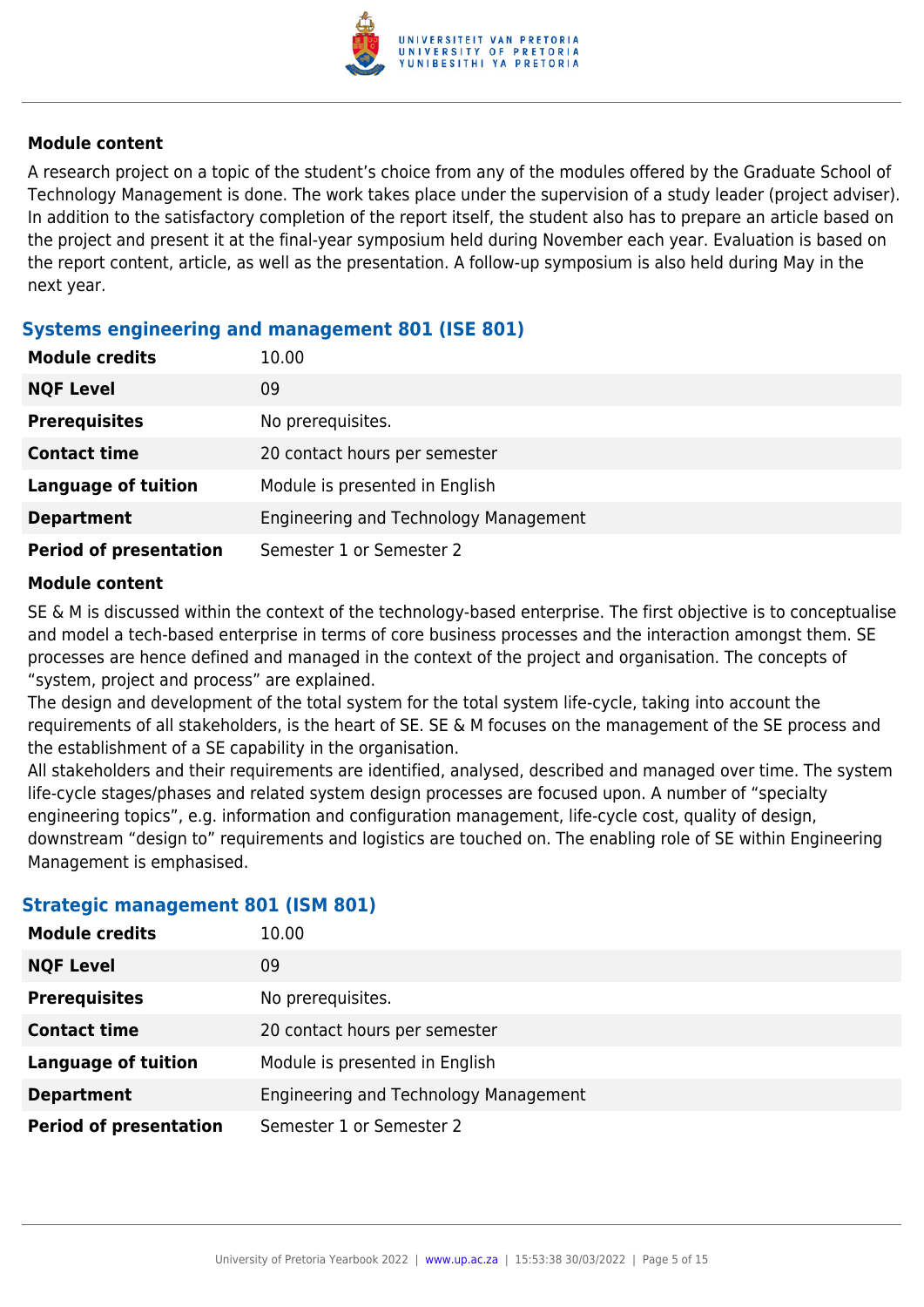

The objective with this module is to stimulate strategic thinking and the development of strategic decision making skills amongst students in the field of strategic management in an engineering environment. In this module the following topics are addressed:

Concepts and practice of strategy: An historical background serves as introduction. Classical concepts and misconceptions in strategic and operational management work are given.

The process of strategic management: The work content and structure of strategic management are discussed. A schematic model of the process is developed.

Formulation of Strategy: This section gives a statement of the work to be done in formulation of strategy. The following aspects are covered: The company mission. External environment. Environmental forecasting. The company SWOT analysis. Formulating objectives and grand strategies. Strategic analysis and choice. Implementation of strategy: In the concluding part of the module attention is given to implementation through business functions, structure, leadership and culture, rewards, control mechanisms for measuring, evaluating and corrective actions.

#### **Technology management 801 (ITB 801)**

| <b>Module credits</b>         | 10.00                                 |
|-------------------------------|---------------------------------------|
| <b>NQF Level</b>              | 09                                    |
| <b>Prerequisites</b>          | No prerequisites.                     |
| <b>Contact time</b>           | 20 contact hours per semester         |
| <b>Language of tuition</b>    | Module is presented in English        |
| <b>Department</b>             | Engineering and Technology Management |
| <b>Period of presentation</b> | Semester 1 or Semester 2              |

#### **Module content**

Technology is important for an organisation's competiveness and productivity. Technology management is therefore an important function within any organisation, whether it is as a core resource of technology-based companies or as a support resource in service organisations. Technology is present over the whole lifecycle of projects and operations with technology management activities such as identification, selection, acquisition, learning, exploitation and protection. The module therefore addresses themes such as technology dynamics; technology identification; technology audits; technology selection; technology road-mapping; technology acquisition; technology adoption; technology management in the operational lifecycle.

| <u>. septemanagement ess (. 2. . sep</u> |                                                                      |
|------------------------------------------|----------------------------------------------------------------------|
| <b>Module credits</b>                    | 10.00                                                                |
| <b>NQF Level</b>                         | 09                                                                   |
| <b>Service modules</b>                   | Faculty of Engineering, Built Environment and Information Technology |
| <b>Prerequisites</b>                     | No prerequisites.                                                    |
| <b>Contact time</b>                      | 20 contact hours per semester                                        |
| <b>Language of tuition</b>               | Module is presented in English                                       |
| <b>Department</b>                        | Human Resource Management                                            |
|                                          |                                                                      |

#### **People management 883 (PEM 883)**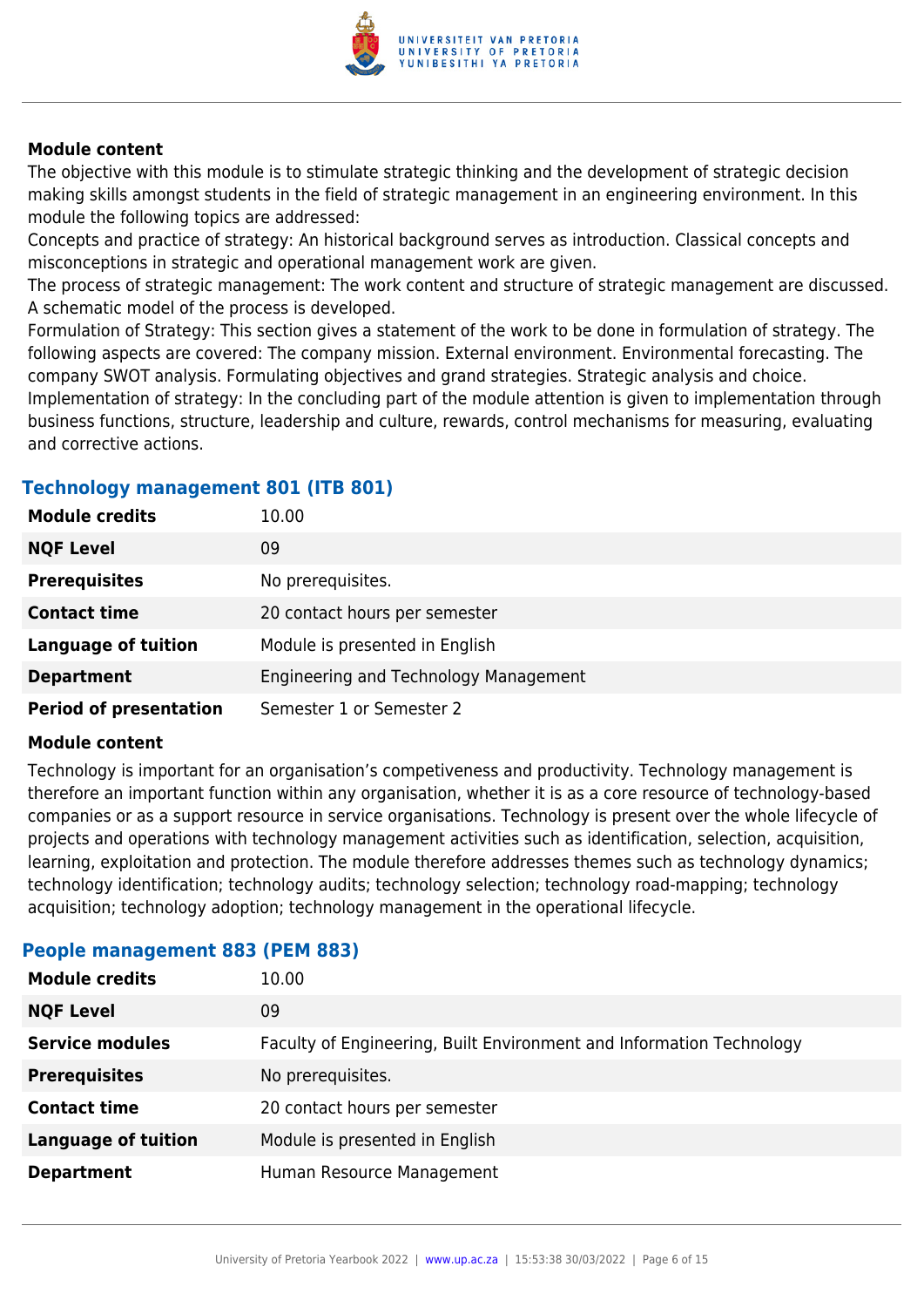

#### **Period of presentation** Semester 1 or Semester 2

#### **Module content**

The aim of this module is to equip engineering managers with the key competencies they require for managing in both South African and International Engineering and Technology environments. The module focuses on key elements of organisational behaviour and explains how to manage individuals, teams and organisations with regard to various dimensions of thereof including: individual diversity, emotional intelligence, motivation and team performance, communication, leadership, power and politics, organisational culture and stress, with a view to optimising performance in organisations. Furthermore, the module aims at developing an understanding of talent management processes with a focus on the relationship between the HR department and the engineering manager, the aim being to highlight the role of the latter in the management of people.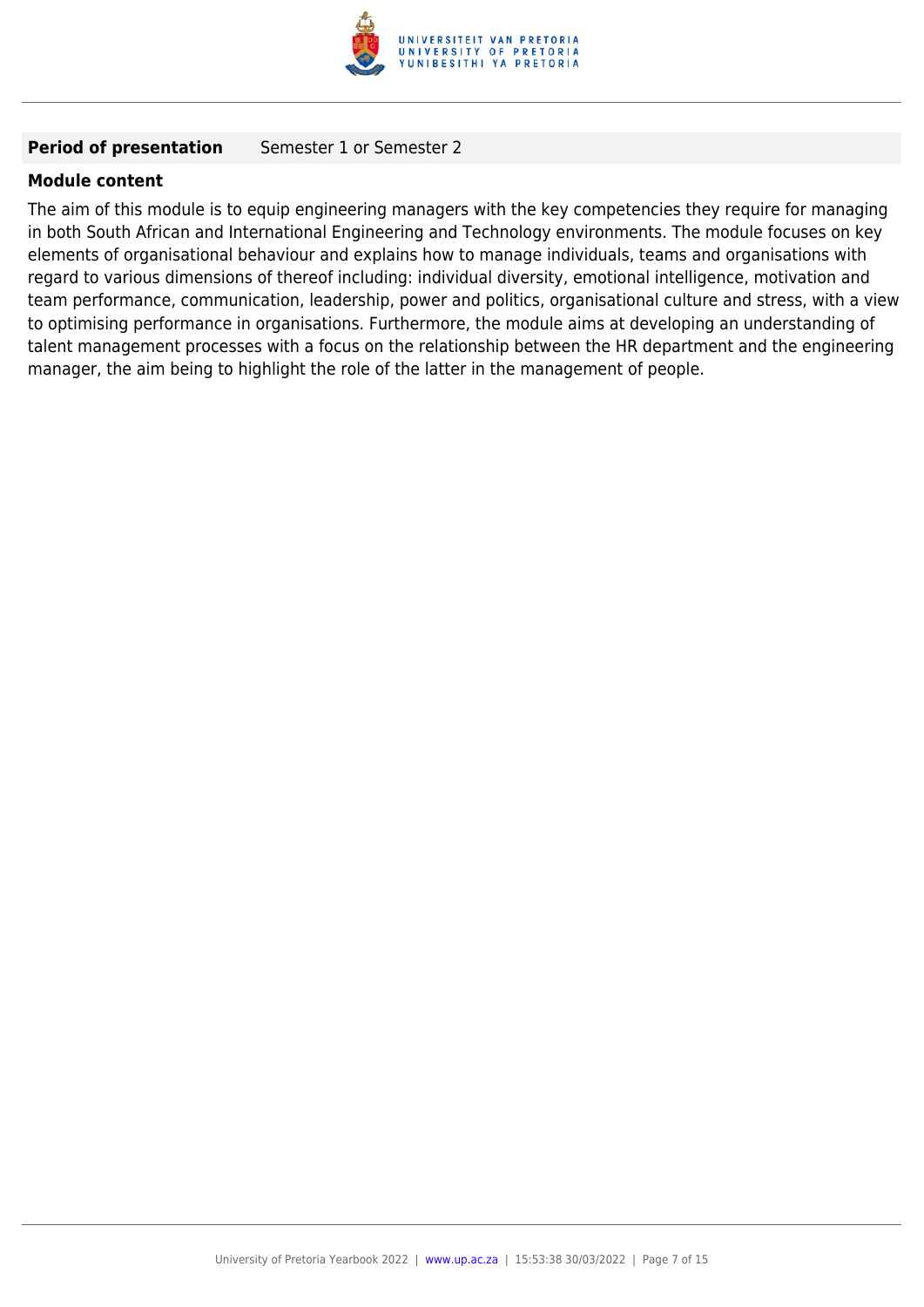

### Curriculum: Final year

**Minimum credits: 200**

### **Core modules**

#### **Mini-dissertation 899 (ISC 899)**

| <b>Module credits</b>         | 90.00                                 |
|-------------------------------|---------------------------------------|
| <b>NQF Level</b>              | 09                                    |
| <b>Prerequisites</b>          | No prerequisites.                     |
| <b>Language of tuition</b>    | Module is presented in English        |
| <b>Department</b>             | Engineering and Technology Management |
| <b>Period of presentation</b> | Year                                  |

#### **Module content**

A research project on a topic of the student's choice from any of the modules offered by the Graduate School of Technology Management is done. The work takes place under the supervision of a study leader (project adviser). In addition to the satisfactory completion of the report itself, the student also has to prepare an article based on the project and present it at the final-year symposium held during November each year. Evaluation is based on the report content, article, as well as the presentation. A follow-up symposium is also held during May in the next year.

### **Elective modules**

#### **Systems thinking 801 (IBI 801)**

| <b>Module credits</b>         | 10.00                                 |
|-------------------------------|---------------------------------------|
| <b>NQF Level</b>              | 09                                    |
| <b>Prerequisites</b>          | No prerequisites.                     |
| <b>Contact time</b>           | 20 contact hours per semester         |
| <b>Language of tuition</b>    | Module is presented in English        |
| <b>Department</b>             | Engineering and Technology Management |
| <b>Period of presentation</b> | Semester 1 or Semester 2              |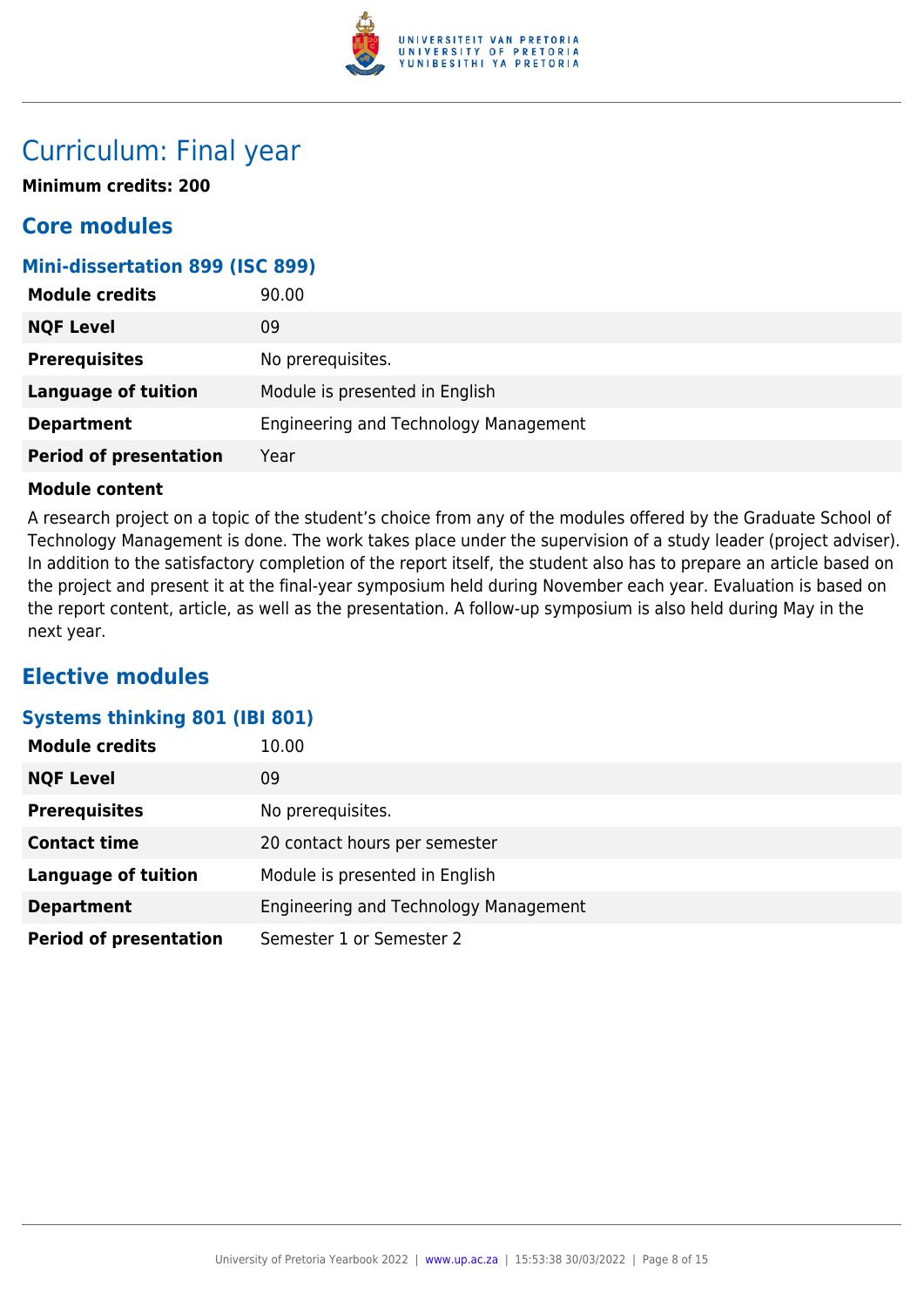

The modern world consists of "systems". This is evident from everyday discussions. Statements such as "The system failed us", or "The national energy system is under pressure" abound. Most people have little or no understanding of what a system is, or how to deal with it. Digging deeper into the concept of "system" leads one to realise that engineers and scientists without any working knowledge of "systems thinking", or as some describe it, "thinking in systems", rarely succeed when attempting to solve the problems of our time mainly because they do not know how to deal with trending patterns. Peter Senge, author of the book The Fifth Discipline and well-known systems thinker, defines systems thinking as "both a thinking skill and a language for understanding and working with complexity". This module will provide you with the know-how and tools to achieve the desired outcomes in your real-world environment, notably when that world includes complex and wicked problems. The real-world in this case includes people as well. This module will challenge almost everything you have been taught to date. After completing this module you will view the world in a different way. You will become a big-picture thinker who can transcend your own discipline with ease. The module includes the history and benefits of systems thinking, systems thinking terminology, managing interrelationships, overview of appropriate tools and methodologies including system dynamics, soft systems methodology, systemigrams, etc. These will be illustrated further by applying them to relevant case studies. This module is the ideal complement to systems engineering, which focuses mainly on hard systems whereas systems thinking focuses on soft systems.

The role of projects in realising (more) sustainable business strategies and a more sustainable society is one of the emerging topics in project management. From the literature on this topic, two types of relationship between sustainability and project management appear: the sustainability of the project's product, the deliverable the project realises, and the sustainability of the project's process of delivering and managing the project. The first relationship, sustainable projects, is well studied and addressed, for example in relationship to eco-design and 'green' construction. The second relationship, sustainable project management, is emerging as a new 'school of thought' in project management.

As project managers play a pivotal role in the sustainability of their projects, this module will discuss the 'why?', 'what?' and 'how?' of sustainable project management. The lectures will discuss the concepts of sustainability, the role of projects in sustainability, the impact of sustainability on project management, the integration of sustainability in the project management process and the structure of a 'Sustainability Management Plan'.

| <b>Module credits</b>         | 10.00                                 |
|-------------------------------|---------------------------------------|
| <b>NQF Level</b>              | 09                                    |
| <b>Prerequisites</b>          | No prerequisites.                     |
| <b>Contact time</b>           | 20 contact hours per semester         |
| <b>Language of tuition</b>    | Module is presented in English        |
| <b>Department</b>             | Engineering and Technology Management |
| <b>Period of presentation</b> | Semester 1 or Semester 2              |

#### **Industrial marketing 801 (IIM 801)**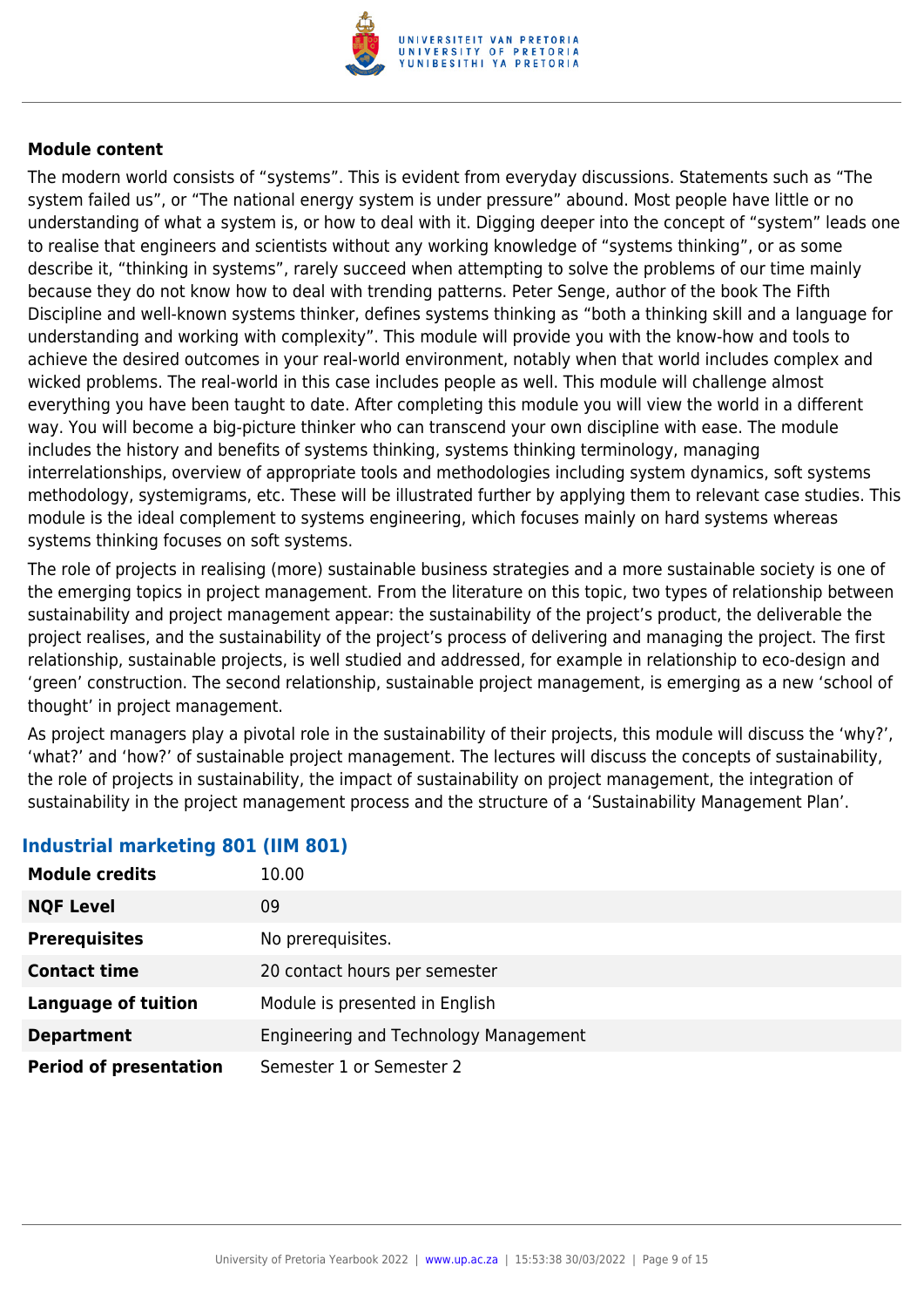

This module will primarily address marketing in the industrial environment, not commercial environment. It is based on the principles of business to business marketing (B2B) as well as services marketing. The primary objective of this module is to provide students from a technology or engineering background with a thorough foundation of basic marketing principles and how it can be applied in practice. The areas of market segmentation, macro and micro market environment, developing a value proposition, and understanding buyer behaviour will be explained. Services marketing will include: service development and design, pricing aspects, how services are delivered, how to manage employees and customers in service delivery, managing demand and supply, marketing communication aspects, building customer relationships and loyalty, and how to recover service failures.

### **Commercialisation and intellectual property 881 (IKG 881)**

| <b>Module credits</b>         | 10.00                                 |
|-------------------------------|---------------------------------------|
| <b>NQF Level</b>              | 09                                    |
| <b>Prerequisites</b>          | No prerequisites.                     |
| <b>Contact time</b>           | 20 contact hours per semester         |
| <b>Language of tuition</b>    | Module is presented in English        |
| <b>Department</b>             | Engineering and Technology Management |
| <b>Period of presentation</b> | Semester 1 or Semester 2              |

#### **Module content**

Modern societies increasingly depend on the development and successful commercialisation of new technology that may exist either in the form of knowledge, process, product, service, or combinations of these forms. The module addresses principles and practices required to identify and package technology so as to increase the chance of successful commercialisation. The module highlights the significance of the systems of innovation concept and emphasises the integration of innovation and technology management with entrepreneurial flair in order to facilitate successful commercialisation of technology towards the generation of economic growth, wealth and prosperity. Candidates studying the module will be required to analyse case studies and to carry out a practical exercise.

#### **Quality management 801 (IKK 801)**

| <b>Module credits</b>         | 10.00                                 |
|-------------------------------|---------------------------------------|
| <b>NQF Level</b>              | 09                                    |
| <b>Prerequisites</b>          | No prerequisites.                     |
| <b>Contact time</b>           | 20 contact hours per semester         |
| <b>Language of tuition</b>    | Module is presented in English        |
| <b>Department</b>             | Engineering and Technology Management |
| <b>Period of presentation</b> | Semester 1 or Semester 2              |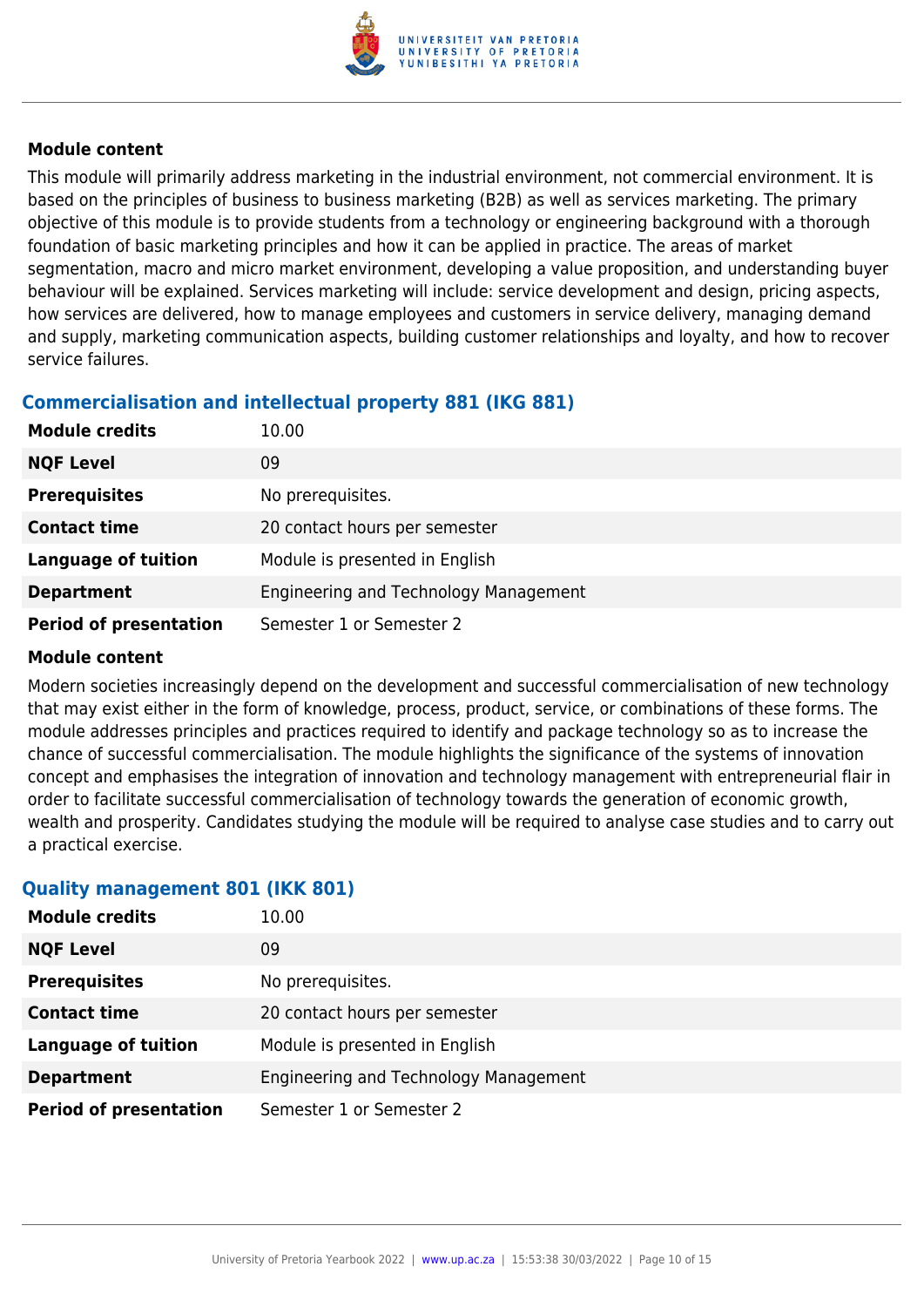

The general objective with this module is to emphasise understanding and application of the concepts of quality management within technological enterprises. The module focuses on important concepts and definitions of quality such as quality in design and processes to ensure customer satisfaction. The role and relevance of quality management systems and standards. The link between quality and competitive advantage, leadership, ethics, culture, empowerment, partnering, and teamwork. The measurement of quality and the use of tools and techniques for process and product improvement. Organisational quality management implementation strategies.

#### **Knowledge and information management 884 (ILB 884)**

| <b>Module credits</b>         | 10.00                          |
|-------------------------------|--------------------------------|
| <b>NQF Level</b>              | 09                             |
| <b>Prerequisites</b>          | No prerequisites.              |
| <b>Contact time</b>           | 20 contact hours per semester  |
| <b>Language of tuition</b>    | Module is presented in English |
| <b>Department</b>             | <b>Informatics</b>             |
| <b>Period of presentation</b> | Semester 1 or Semester 2       |

#### **Legal aspects 803 (ILC 803)**

| <b>Module credits</b>         | 10.00                                 |
|-------------------------------|---------------------------------------|
| <b>NQF Level</b>              | 09                                    |
| <b>Prerequisites</b>          | No prerequisites.                     |
| <b>Contact time</b>           | 20 contact hours per semester         |
| <b>Language of tuition</b>    | Module is presented in English        |
| <b>Department</b>             | Engineering and Technology Management |
| <b>Period of presentation</b> | Semester 1 or Semester 2              |

#### **Module content**

The objective of this module is to present the basic principles of the law with which the project manager has to deal with during the planning and execution of a project. An introduction is presented on the sources of law, the structure of the South African legal system and representatives sources of obligations. The general law of contract is done in great detail with special reference to clauses used in contracts, different types of contracts as well as breach and remedies. Practical examples are given to enable the student to understand how the law is applied in practice. Special attention is then given to the law of purchase and sale and to construction/engineering law (letting and hiring of work). Further attention is also given to aspects of labour law and alternative dispute resolution. Another relevant aspect discussed in less detail is representation (agency).

#### **Sustainable management 802 (ILE 802)**

| <b>Module credits</b> | 10.00 |
|-----------------------|-------|
| <b>NQF Level</b>      | 09    |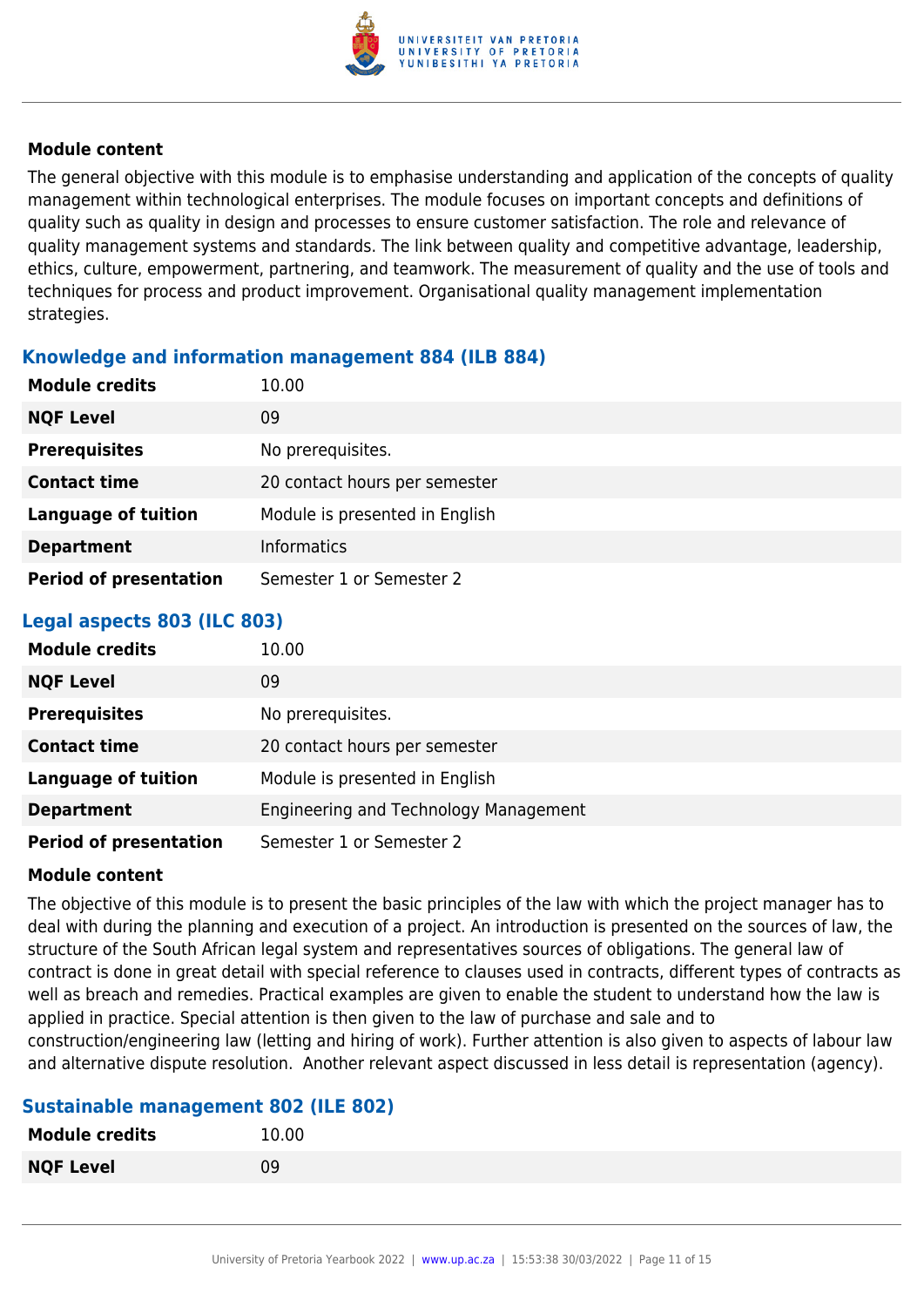

| <b>Prerequisites</b>          | No prerequisites.                     |
|-------------------------------|---------------------------------------|
| <b>Contact time</b>           | 20 contact hours per semester         |
| <b>Language of tuition</b>    | Module is presented in English        |
| <b>Department</b>             | Engineering and Technology Management |
| <b>Period of presentation</b> | Semester 1 or Semester 2              |

The role of projects in realising (more) sustainable business strategies and a more sustainable society is one of the emerging topics in project management. From the literature on this topic, two types of relationship between sustainability and project management appear: the sustainability of the project's product, the deliverable the project realises, and the sustainability of the project's process of delivering and managing the project. The first relationship, sustainable projects, is well studied and addressed, for example in relationship to eco-design and 'green' construction. The second relationship, sustainable project management, is emerging as a new 'school of thought' in project management.

As project managers play a pivotal role in the sustainability of their projects, this course will discuss the 'why?', 'what?' and 'how?' of sustainable project management. The lectures will discuss the concepts of sustainability, the role of projects in sustainability, the impact of sustainability on project management, the integration of sustainability in the project management process and the structure of a 'Sustainability Management Plan'.

| <b>Module credits</b>         | 10.00                                 |
|-------------------------------|---------------------------------------|
| <b>NQF Level</b>              | 09                                    |
| <b>Prerequisites</b>          | No prerequisites.                     |
| <b>Contact time</b>           | 20 contact hours per semester         |
| <b>Language of tuition</b>    | Module is presented in English        |
| <b>Department</b>             | Engineering and Technology Management |
| <b>Period of presentation</b> | Semester 1 or Semester 2              |

#### **Project planning 802 (IMP 802)**

#### **Module content**

Project Planning introduces the learner to the basic concepts of project management. This module will set the scene for the rest of the MPM programme and addresses project management principles, standards, guidelines, institutes, certifications, professionalism and best practices. Defining and designing a project life-cycle is discussed followed by the process of initiating and planning a project. The importance of a well-defined scope statement and work-breakdown structure are explained which will include needs analysis, user requirement definitions and systems thinking. Time management remains integral with different scheduling techniques addressed and applied. The last part of the module provides an overview of the module to follow and how each will fit into the total discipline of project management.

#### **New product development 880 (INP 880)**

| <b>Module credits</b> | 10.00 |
|-----------------------|-------|
| <b>NQF Level</b>      | 09    |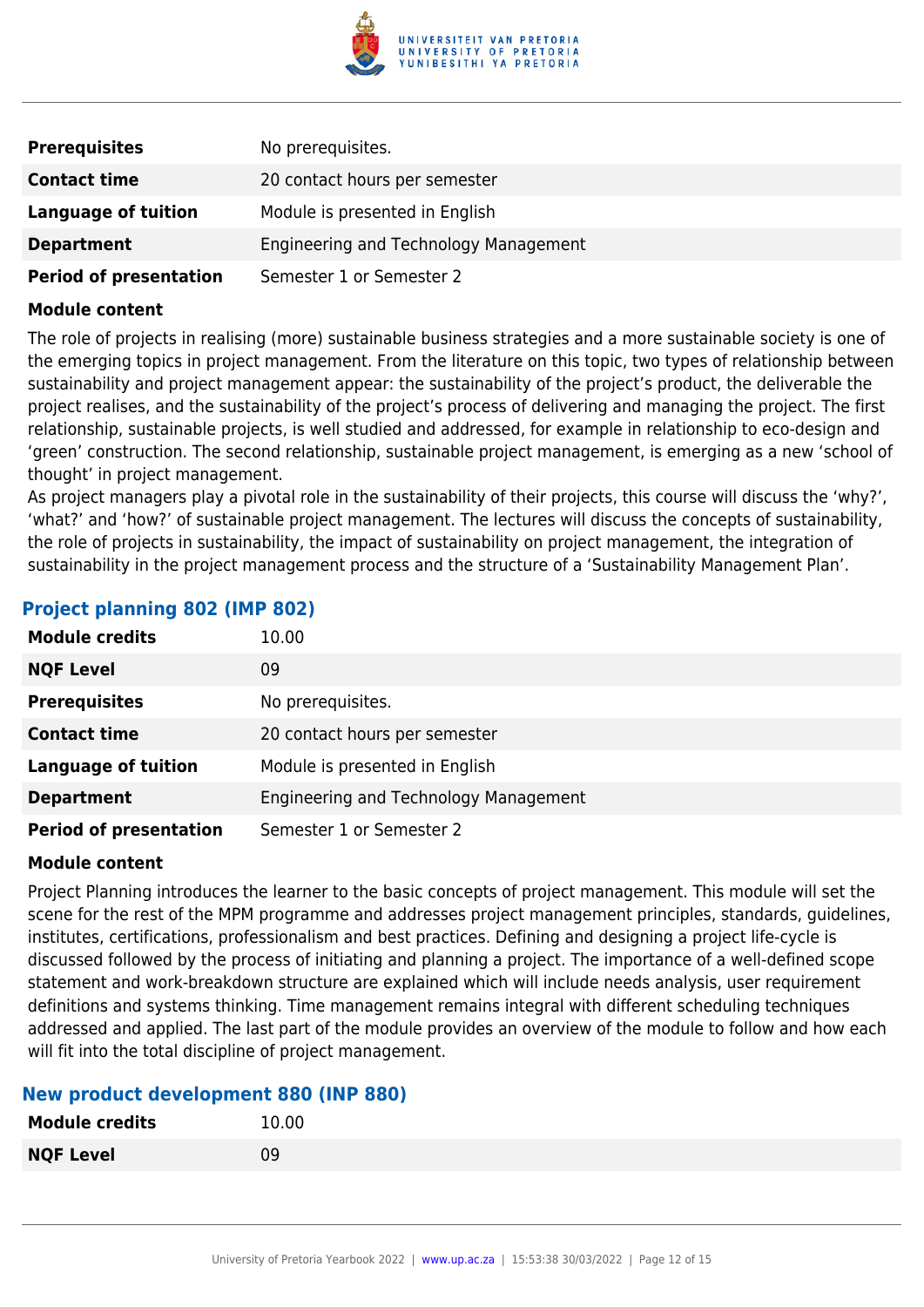

| <b>Prerequisites</b>          | No prerequisites.                            |
|-------------------------------|----------------------------------------------|
| <b>Contact time</b>           | 20 contact hours                             |
| Language of tuition           | Module is presented in English               |
| <b>Department</b>             | <b>Engineering and Technology Management</b> |
| <b>Period of presentation</b> | Semester 1 or Semester 2                     |

The development of new products is a key business function. There is always a high risk of failure but the best companies manage to launch successful new products on a continuous basis. The objective of this module is to provide students with the concepts and insight necessary both to do product development and to manage it. The strategies, processes, tools and techniques used by leading-edge companies for new product development are introduced. The module examines different stages of product development, from idea generation to market testing and includes the assessment and selection of appropriate business models. The role and impact of fourth industrial revolution technologies, like rapid prototyping with 3D printing, are also considered. Key questions addressed in the module are: how does product/process development fit into the overall business context; what products, processes, systems or services should be developed; how does one go about developing a new product/process; and how should one measure performance in product/process development and improve? Further selected concepts and topics like design thinking, design management, success factors, relationship to systems engineering, reduction of uncertainty, and software for NPD are also introduced. Although the emphasis is on physical products, many of the concepts covered in the module are equally applicable to service development.

#### **New ventures and entrepreneurship 801 (IOE 801)**

| <b>Module credits</b>         | 10.00                                 |
|-------------------------------|---------------------------------------|
| <b>NQF Level</b>              | 09                                    |
| <b>Prerequisites</b>          | No prerequisites.                     |
| <b>Contact time</b>           | 20 contact hours per semester         |
| <b>Language of tuition</b>    | Module is presented in English        |
| <b>Department</b>             | Engineering and Technology Management |
| <b>Period of presentation</b> | Semester 1 or Semester 2              |

#### **Module content**

This module aims to provide a wider understanding of the concepts and importance of entrepreneurship and the requirements and processes in commercialising technology-based ventures.

The themes include methodology in screening opportunities and understanding the commercialisation process; compiling technology entrepreneurship strategies; product development process and business model development; understanding and protecting intellectual property; funding options for entrepreneurial ventures, and understanding the scope and content of a business plan.

#### **Programme and portfolio management 802 (IPM 802)**

| <b>Module credits</b> | 10.00 |
|-----------------------|-------|
| <b>NQF Level</b>      | 09    |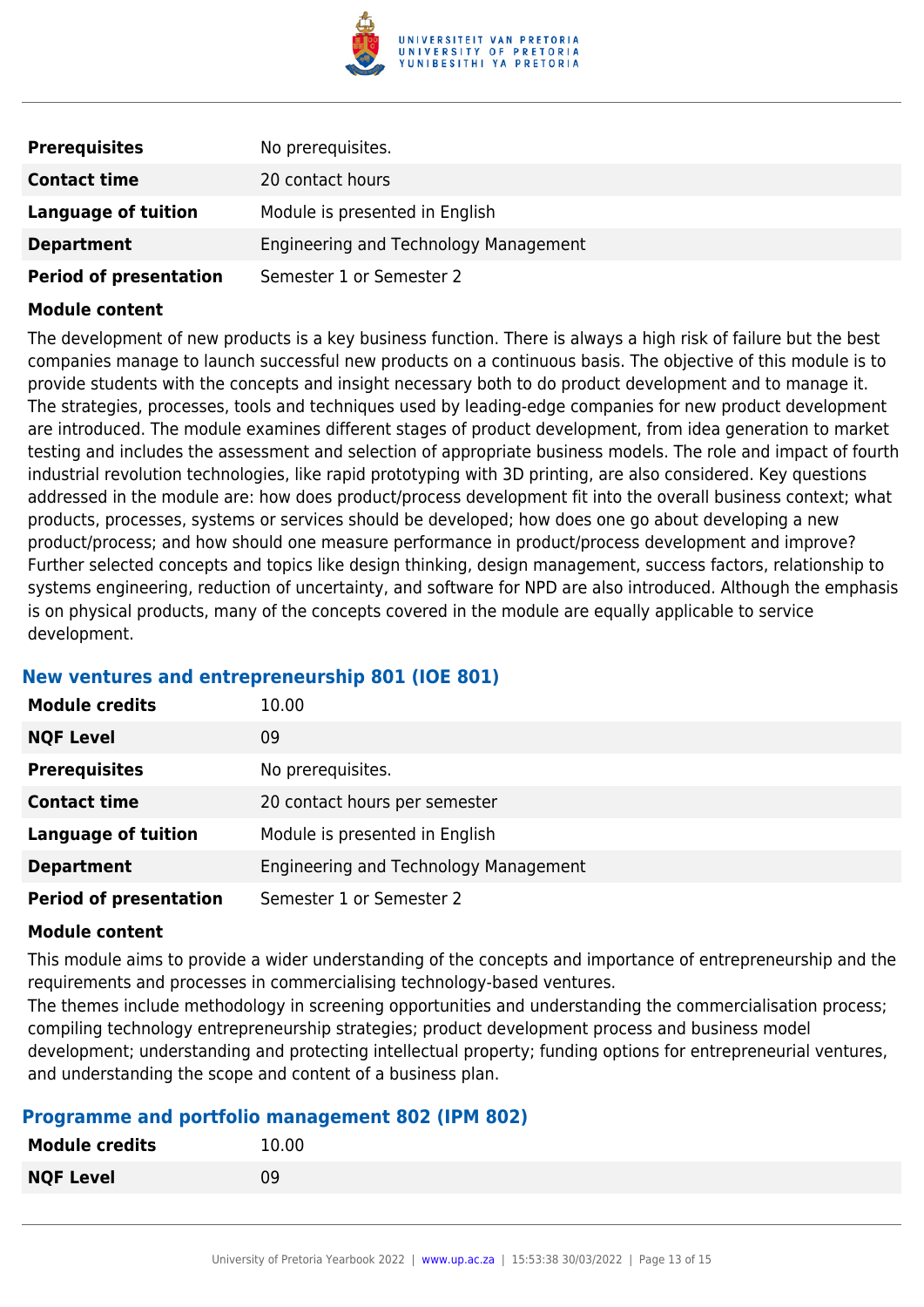

| <b>Prerequisites</b>          | No prerequisites.                            |
|-------------------------------|----------------------------------------------|
| <b>Contact time</b>           | 20 contact hours per semester                |
| <b>Language of tuition</b>    | Module is presented in English               |
| <b>Department</b>             | <b>Engineering and Technology Management</b> |
| <b>Period of presentation</b> | Semester 1 or Semester 2                     |

This module introduces programmes, portfolios, the basics of corporate strategy, as well as the processes that link projects to strategy.

The processes include: screening and selection of projects; portfolio design for strategic fit and balance; allocation (and scheduling) of funds and other key resources to selected projects; the interface to detailed planning, execution, and gate reviews; as well as benefit assessment of individual projects and programmes. Attention is paid to the roles of PM methodologies, front-end loading, feasibility studies and business cases in the process of project screening, as well as to techniques used to assess projects individually and relative to one another.

The roles of individuals and groups such as the Corporate Board, executives, steering committees/review boards, a project management office, a project portfolio manager and the project sponsor in the processes that link strategy and individual projects are described.

#### **Risk management 801 (IRI 801)**

| <b>Module credits</b>         | 10.00                                 |
|-------------------------------|---------------------------------------|
| <b>NQF Level</b>              | 09                                    |
| <b>Prerequisites</b>          | No prerequisites.                     |
| <b>Contact time</b>           | 20 contact hours per semester         |
| <b>Language of tuition</b>    | Module is presented in English        |
| <b>Department</b>             | Engineering and Technology Management |
| <b>Period of presentation</b> | Semester 1 or Semester 2              |